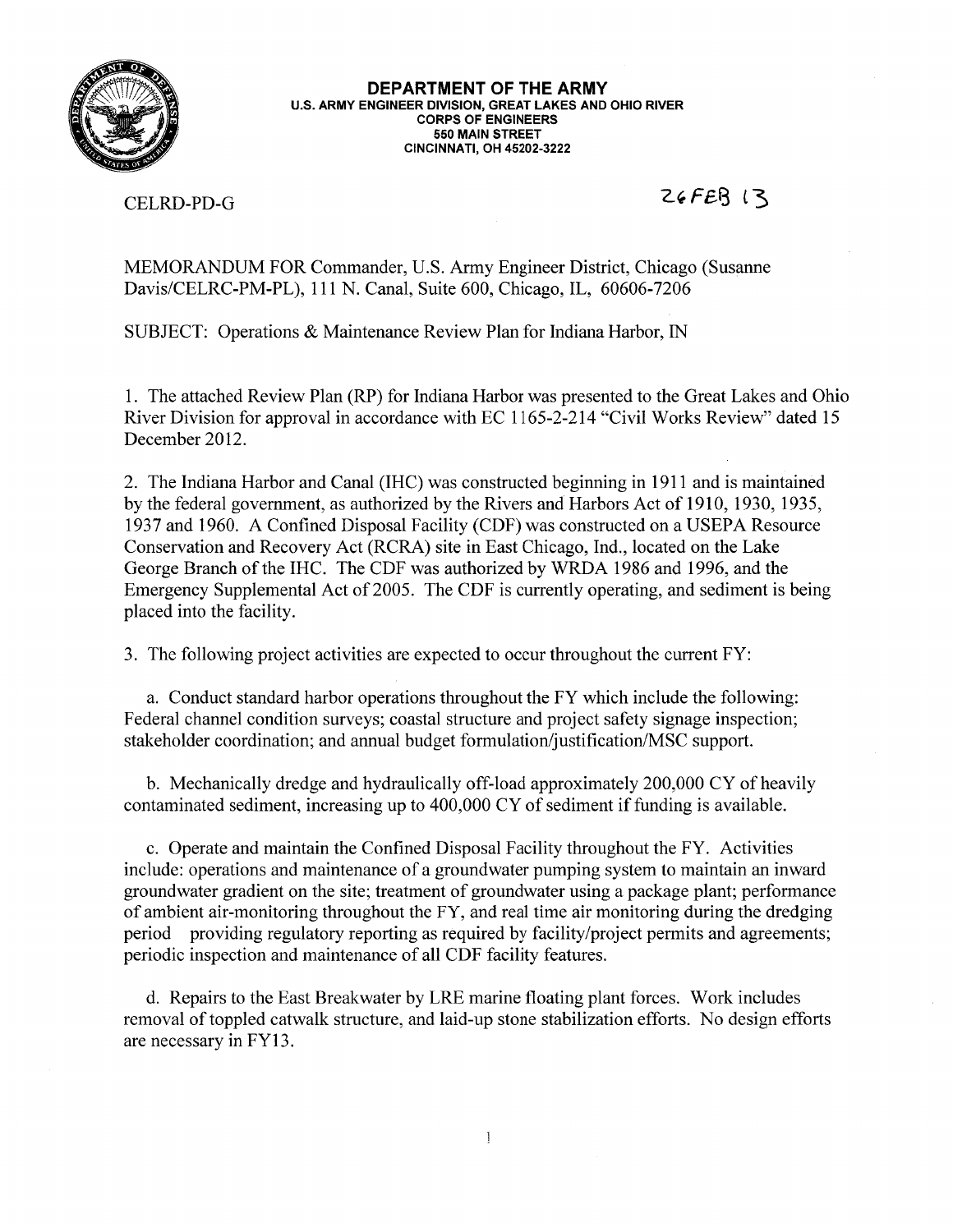## **CELRD-PD-G** SUBJECT: Operations & Maintenance Review Plan for Indiana Harbor, IN

4. The RP defines the scope and level of peer review for the activities to be performed for the subject project. The USACE LRD Review Management Organization (RMO) has reviewed the attached RP and concurs that it describes the scope of review for work phases and addresses all appropriate levels of review consistent with the requirements described in EC 1165-2-214.

5. I concur with the recommendations of the RMO and approve the enclosed RP for the Indiana Harbor project.

6. The District is requested to post the RP to its website. Prior to posting, the names of all individuals identified in the RP and the dollar values of all project costs should be removed.

7. If you have any questions please contact Dr. Hank Jarboe, CELRD-PDP, at (513) 684-6050.

Encl **Review Plan** 

ROBERT D. PETERSON Colonel, USA Acting Commander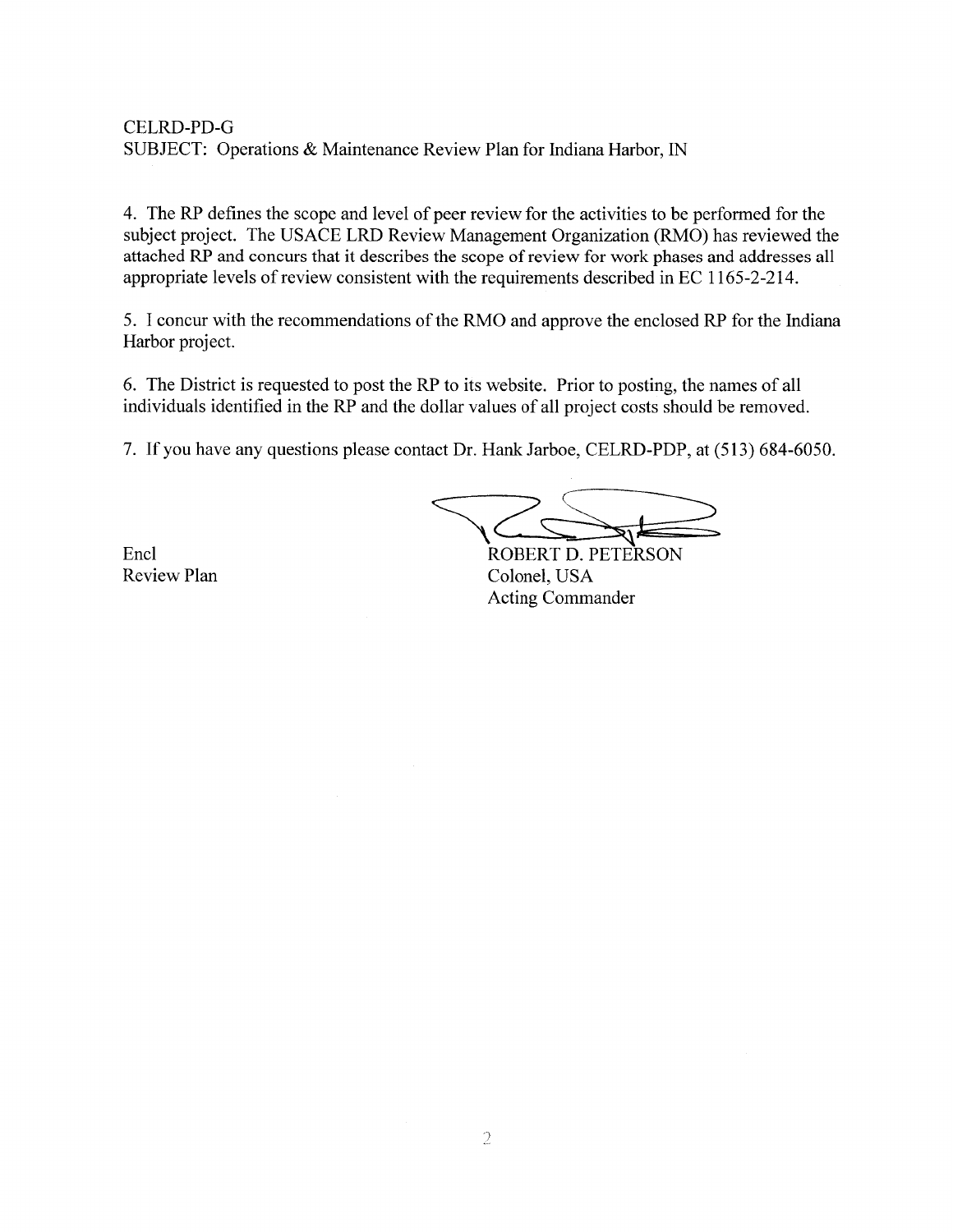1. **Applicability**. This review plan is based on National Programmatic review plan for Operations and Maintenance (O&M) project decision documents, as promulgated by EC in the Water Resources Development Act of 2007 (P.L.110-114) and Engineering Circular 1165-2-214 (Civil Works Review Policy). The purpose of this Review Plan is to define the requirements, procedures, and specific details of how District Quality Control (DQC) will be conducted for all activities associated with the Indiana Harbor O&M project. This document includes both the harbor features as well as the Indiana Confined Disposal Facility (CDF). The document applies only to Indiana Harbor O&M products/activities, and does not apply to any decision or implementation documents that require Agency Technical Review or Independent External Peer Review.

## 2. **References.**

- (1) Engineering Circular (EC) 1165-2-214, Civil Works Review Policy, 15 Dec 2012
- (2) Engineering Circular (EC) 1105-2-412, Assuring Quality of Planning Models, 31 Mar 2011
- (3) Engineering Regulation (ER) 1110-1-12, Quality Management, 30 Sep 2006
- (4) ER 1105-2-100, Planning Guidance Notebook, Appendix H, Policy Compliance Review and Approval of Decision Documents, Amendment #1, 20 Nov 2007
- 3. **Requirements**. This programmatic review plan was developed in accordance with EC 1165-2-214, which establishes an accountable, comprehensive, life-cycle review strategy for Civil Works products by providing a seamless process for review of all Civil Works projects from initial planning through design, construction, and operation, maintenance, repair, replacement and rehabilitation (OMRR&R). The EC outlines four general levels of review: District Quality Control/Quality Assurance (DQC), Agency Technical Review (ATR), Independent External Peer Review (IEPR), and Policy and Legal Compliance Review. In addition to these levels of review, decision documents are subject to cost engineering review and certification (per EC 1165-2-214) and planning model certification/approval (per EC 1105-2-412).
	- a) District Quality Control/Quality Assurance (DQC). All **decision documents** (including supporting data, analyses, environmental compliance documents, etc.) shall undergo DQC. DQC is an internal review process of basic science and engineering work products focused on fulfilling the project quality requirements defined in the Project Management Plan (PMP). The home district shall manage DQC. Documentation of DQC activities is required and should be in accordance with the Quality Manual of the District and the home Major Subordinate Command (MSC).
	- b) Agency Technical Review (ATR). ATR is mandatory for all **decision documents** (including supporting data, analyses, environmental compliance documents, etc.). The objective of ATR is to ensure consistency with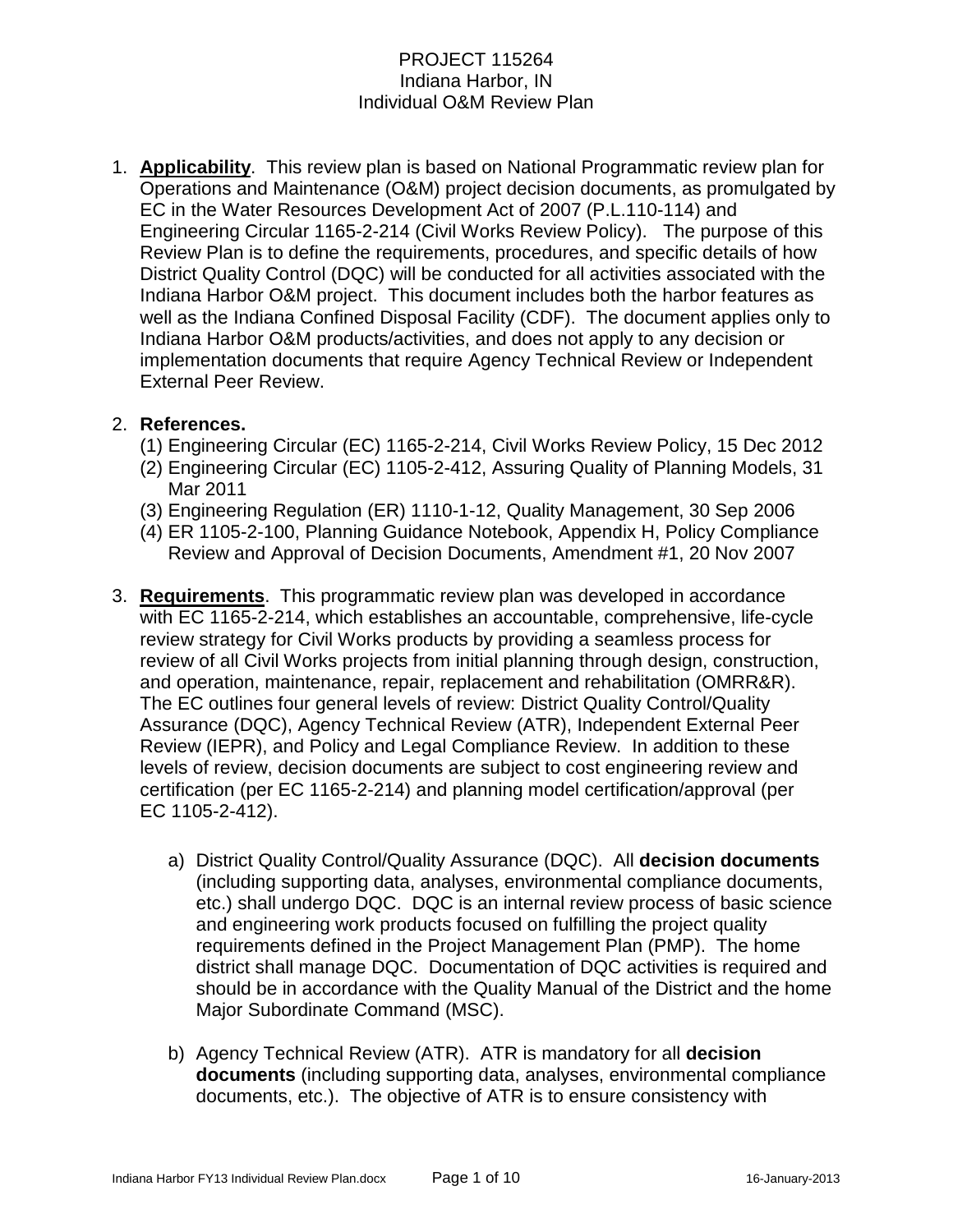established criteria, guidance, procedures, and policy. The ATR will assess whether the analyses presented are technically correct and comply with published US Army Corps of Engineers (USACE) guidance, and that the document explains the analyses and results in a reasonably clear manner for the public and decision makers. ATR is managed within USACE by a designated Review Management Organization (RMO) and is conducted by a qualified team from outside the home district that is not involved in the day-today production of the project/product. ATR teams will be comprised of senior USACE personnel and may be supplemented by outside experts as appropriate.

For decision documents prepared under the model GLFER Programmatic Review Plan, the leader of the ATR team shall be from outside the home district, but may be from within the home MSC.

- c) Independent External Peer Review (IEPR). IEPR may be required for **decision documents** under certain circumstances. IEPR is the most independent level of review, and is applied in cases that meet certain criteria where the risk and magnitude of the proposed project are such that a critical examination by a qualified team outside of USACE is warranted. A riskinformed decision, as described in EC 1165-2-214, is made as to whether IEPR is appropriate. IEPR panels will consist of independent, recognized experts from outside of the USACE in the appropriate disciplines, representing a balance of areas of expertise suitable for the review being conducted. There are two types of IEPR: Type I is generally for decision documents and Type II is generally for implementation products.
	- i. Type I IEPR. Type I IEPR reviews are managed outside the USACE and are conducted on project studies. Type I IEPR panels assess the adequacy and acceptability of the economic and environmental assumptions and projections, project evaluation data, economic analysis, environmental analyses, engineering analyses, formulation of alternative plans, methods for integrating risk and uncertainty, models used in the evaluation of environmental impacts of proposed projects, and biological opinions of the project study. Type I IEPR will cover the entire decision document or action and will address all underlying engineering, economics, and environmental work, not just one aspect of the study. For decision documents where a Type II IEPR (Safety Assurance Review) is anticipated during project implementation, safety assurance shall also be addressed during the Type I IEPR per EC 1165-2-214.
	- ii. Type II IEPR. Type II IEPR, or Safety Assurance Review (SAR), are managed outside the USACE and are conducted on design and construction activities for hurricane, storm, and flood risk management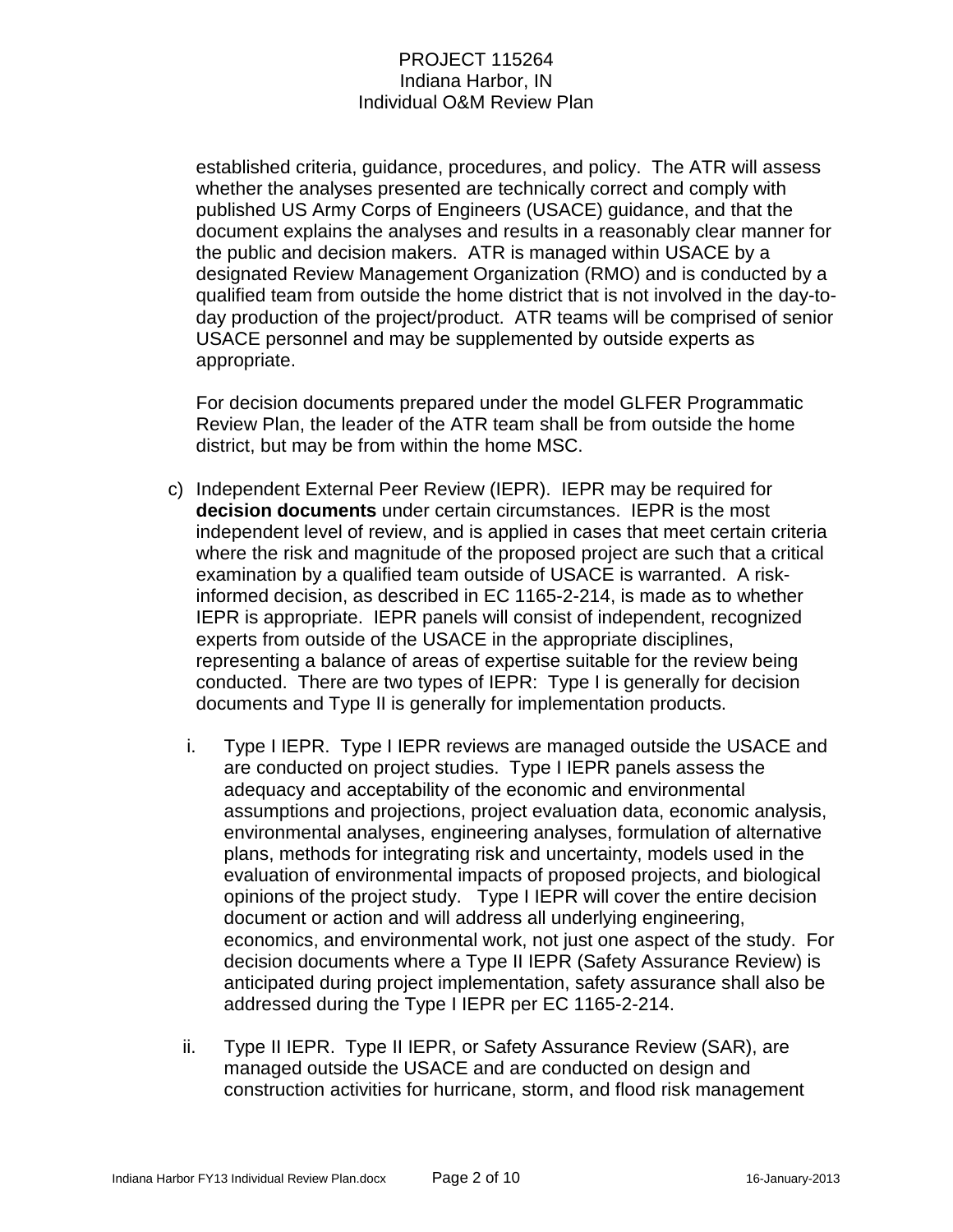projects or other projects where existing and potential hazards pose a significant threat to human life. Type II IEPR panels will conduct reviews of the design and construction activities prior to initiation of physical construction and, until construction activities are completed, periodically thereafter on a regular schedule. The reviews shall consider the adequacy, appropriateness, and acceptability of the design and construction activities in assuring public health safety and welfare.

For decision documents prepared under the model GLFER Programmatic Review Plan, Type II IEPR is not required except where public safety issues are present.

- d) Policy and Legal Compliance Review. All **decision documents** will be reviewed throughout the study process for their compliance with law and policy. Guidance for policy and legal compliance reviews is addressed in Appendix H, ER 1105-2-100. These reviews culminate in determinations that the recommendations in the reports and the supporting analyses and coordination comply with law and policy, and warrant approval or further recommendation to higher authority by the home MSC Commander. DQC and ATR augment and complement the policy review processes by addressing compliance with pertinent published Army policies, particularly policies on analytical methods and the presentation of findings in decision documents.
- e) Cost Engineering DX Review and Certification. All **decision documents** shall be coordinated with the Cost Engineering Directory of Expertise (DX), located in the Walla Walla District.
- f) Model Certification/Approval. EC 1105-2-412 mandates the use of certified or approved models for all planning activities to ensure the models are technically and theoretically sound, compliant with USACE policy, computationally accurate, and based on reasonable assumptions. Planning models, for the purposes of the EC, are defined as any models and analytical tools that planners use to define water resources management problems and opportunities, to formulate potential alternatives to address the problems and take advantage of the opportunities, to evaluate potential effects of alternatives and to support decision making. The use of a certified/approved planning model does not constitute technical review of the planning product. The selection and application of the model and the input and output data is still the responsibility of the users and is subject to DQC, ATR, and IEPR (if required). EC 1105-2-412 does not cover engineering models used in planning. The responsible use of well-known and proven USACE developed and commercial engineering software will continue and the professional practice of documenting the application of the software and modeling results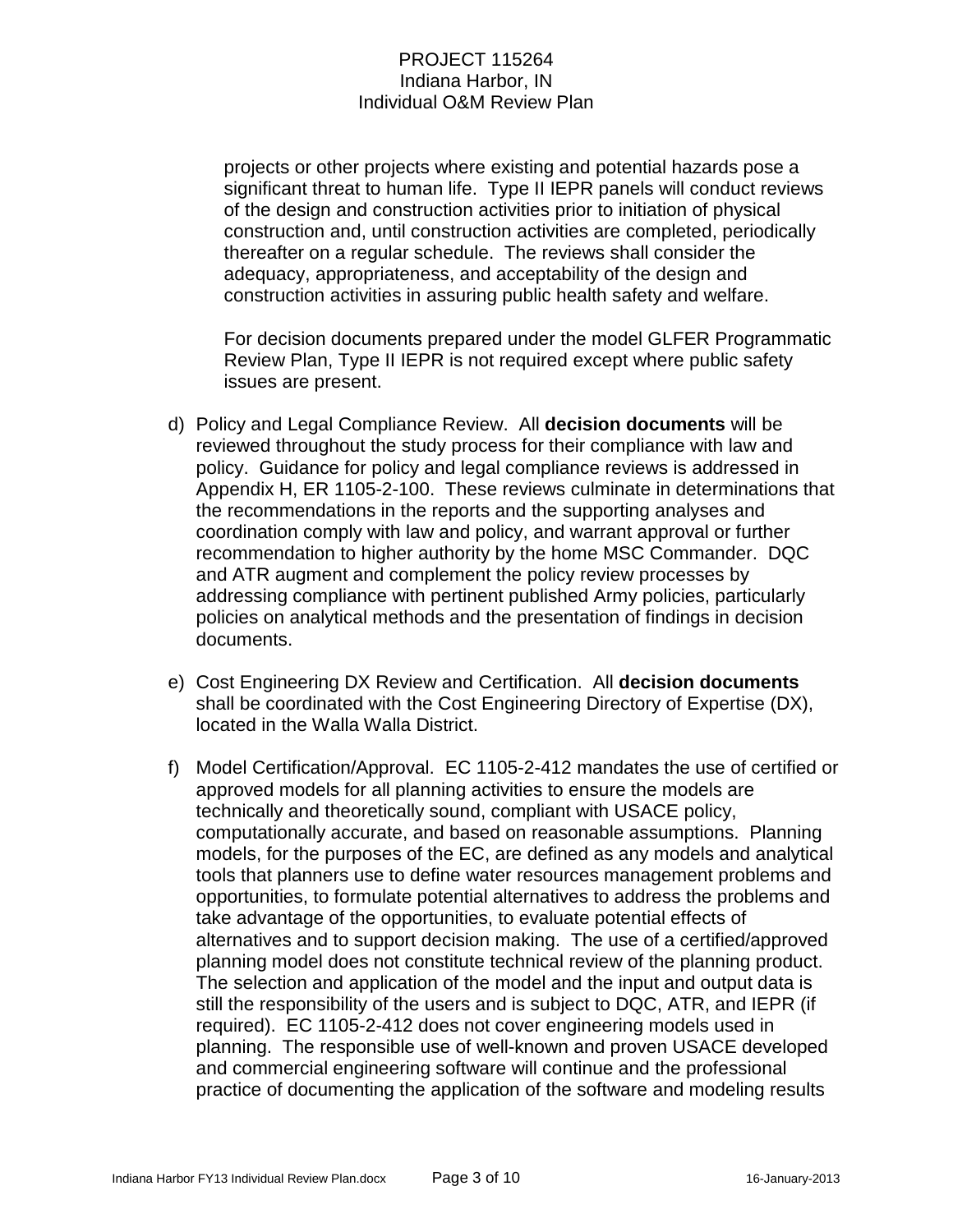will be followed. The use of engineering models is also subject to DQC, ATR, and IEPR (if required).

For decision documents prepared under the model GLFER Programmatic Review Plan, use of existing certified or approved planning models is encouraged. Where uncertified or unapproved model are used, approval of the model for use will be accomplished through the ATR process. The ATR team will apply the principles of EC 1105-2-412 during the ATR to ensure the model is theoretically and computationally sound, consistent with USACE policies, and adequately documented. If specific uncertified models are identified for repetitive use within a specific district or region, the appropriate PCX, MSC(s), and home District(s) will identify a unified approach to seek certification of these models.

- 4. **Project History**. The Indiana Harbor and Canal (IHC) was constructed beginning in 1911 and is maintained by the federal government, as authorized by the Rivers and Harbors Act of 1910, 1930, 1935, 1937 and 1960. A Confined Disposal Facility (CDF) was constructed on a USEPA Resource Conservation and Recovery Act (RCRA) site in East Chicago, Ind., located on the Lake George Branch of the IHC. The CDF was authorized by WRDA 1986 and 1996, and the Emergency Supplemental Act of 2005. The CDF is currently operating, and sediment is being placed into the facility.
- 5. **Current FY Activities**. The following project activities are expected to occur throughout the current FY:
	- A. Conduct standard harbor operations throughout the FY which include the following: Federal channel condition surveys; coastal structure and project safety signage inspection; stakeholder coordination; and annual budget formulation/justification/MSC support.
	- B. Mechanically dredge and hydraulically off-load approximately 200,000 CY of heavily contaminated sediment, increasing up to 400,000 CY of sediment if funding is available.
	- C. Operate and maintain the Confined Disposal Facility throughout the FY. Activities include: operations and maintenance of a groundwater pumping system to maintain an inward groundwater gradient on the site; treatment of groundwater using a package plant; performance of ambient air-monitoring throughout the FY, and real time air monitoring during the dredging period providing regulatory reporting as required by facility/project permits and agreements; periodic inspection and maintenance of all CDF facility features.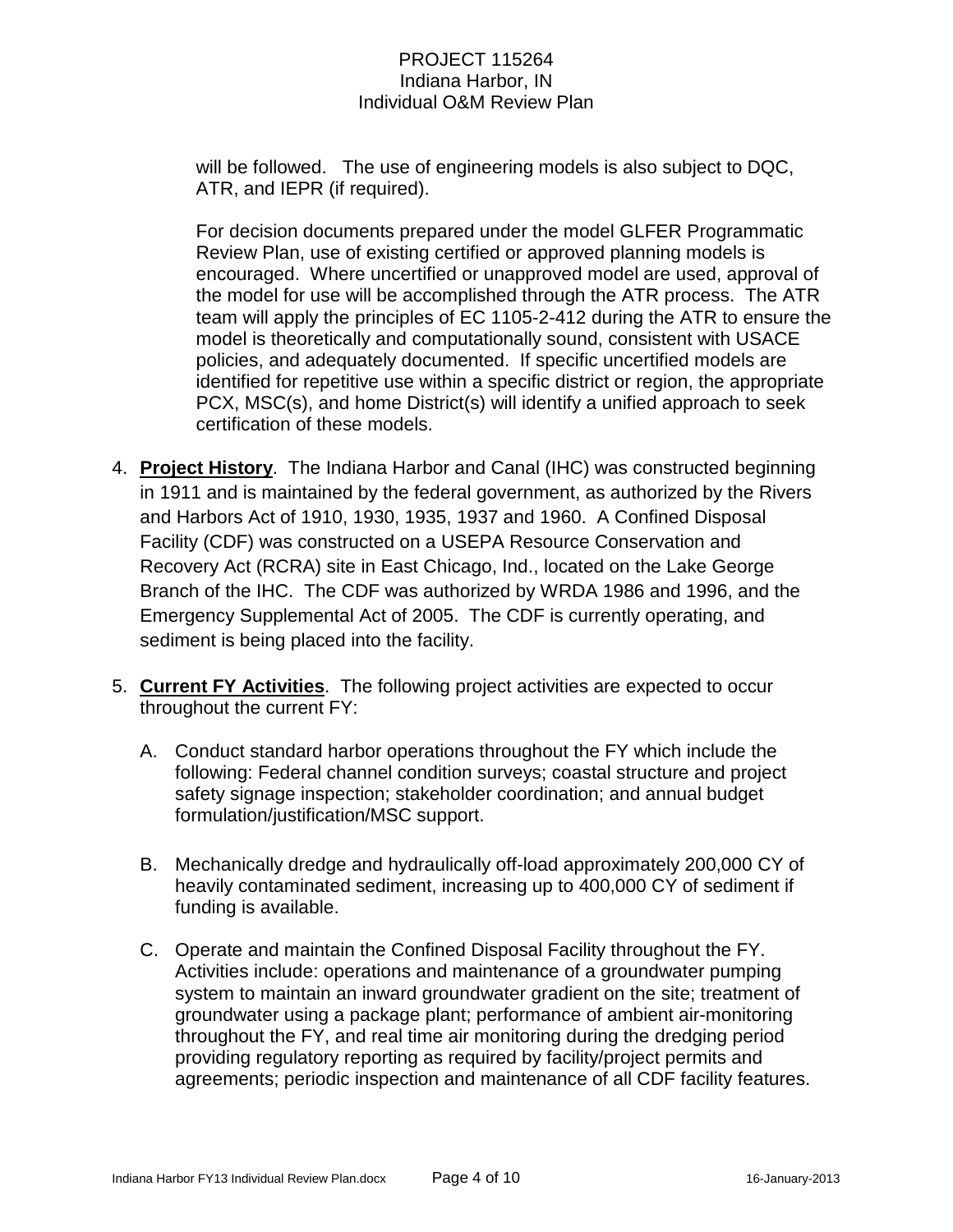- D. Repairs to the East Breakwater by LRE marine floating plant forces. Work includes removal of toppled catwalk structure, and laid-up stone stabilization efforts. No design efforts are necessary in FY13.
- 6. **Product Review Responsibilities.** At LRC, PDTs are assembled for individual contracted maintenance products for O&M. When these maintenance products are required, LRC conforms to all the District Quality Control/Quality Assurance requirements set forth in EC 1165-2-214, Paragraph 8, and prepares appropriate Quality Control Plans along with any necessary Project Management Plan updates.

## 7. **Risk Informed Decisions Process Implementation.**

During FY13, no new decision or implementation documents will be prepared in association with this O&M project. As established by the project review plan process, only decision or implementation documents necessitate the need for Agency Technical Review (ATR). Independent External Peer Review (IEPR) is only performed if ATR is first employed.

In accordance with paragraph 15a of EC1165-2-214, the District Indiana Harbor PDT considered the following questions for the four major harbor activities identified in paragraph 5, documented the answers presented looking to recommend whether ATR and/or IEPR levels of review were required. Paragraph 9.below gives the rationale for the decision reached on each activity.

(1) Does it include any design (structural, mechanical, hydraulic, etc)?

A: No

B: No – multi-year dredging contract already in place. Task orders issued as funds allow.

C: No – multi-year CDF operations contract already in place. Task orders are employed to order operational needs. D: No

- (2) Does it evaluate alternatives?
	- A: No
	- B: No
	- C: No
	- D: No
- (3) Does it include a recommendation?
	- A: No
	- B: No
	- C: No
	- D: No
- (4) Does it have a formal cost estimate?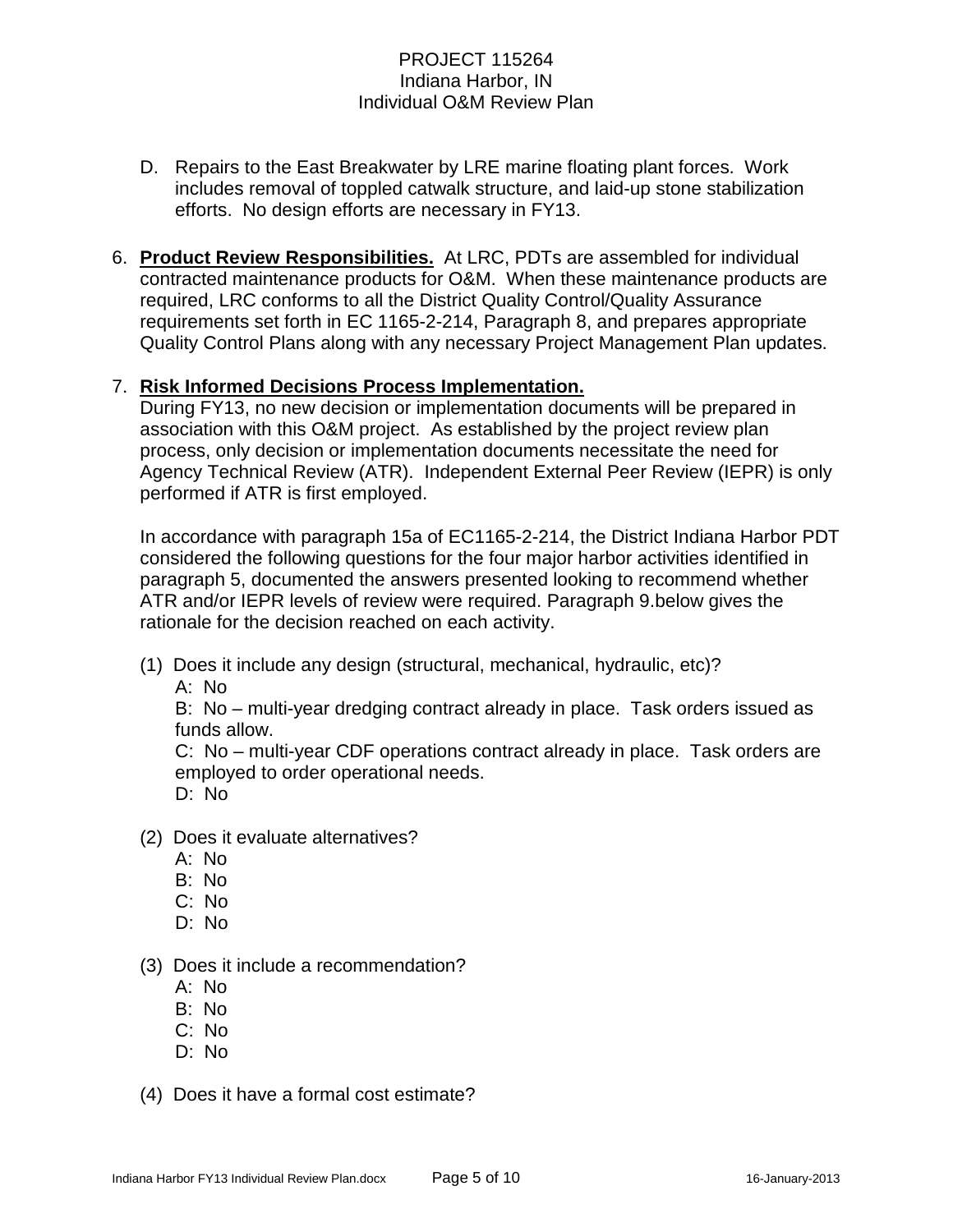- A: Nothing aside from associated O&M budgetary work package.
- B: Nothing aside from associated O&M budgetary work package.
- C: Nothing aside from associated O&M budgetary work package.
- D: Nothing aside from associated O&M budgetary work package.
- (5) Does it have or will it require a NEPA document?

A: All Federal harbors have NEPA documentation, although there are no NEPA requirements associated with completing and reporting condition assessments, stakeholder coordination, or any other USACE internal project support actions. B: Yes – completed as part of CG project authorization for CDF construction. DEIS (maintenance dredging, disposal) released July 1973, FEIS released August 1974 and January 1976

C: Yes – completed as part of CG project authorization for CDF construction. DEIS dated November 1989; DEIS dated October 1995; FEIS released September 1998, revised January 1999, ROD signed February 1999; wildlife exclusion plan required in 2006

- D: No
- (6) Does it impact a structure or feature of a structure whose performance involves potential life safety risks?
	- A: No
	- B: No
	- C: No
	- D: No
- (7) What are the consequences of non-performance?

A: USACE fails to perform any of the activities described. USACE fails at basic infrastructure stewardship mission in high-use harbor.

B: Deep-draft commercial vessels continue to light load. Polluted sediment continues to harm Lake Michigan water quality.

C: Pollutants in soil from future RCRA site escape into groundwater. Air quality in local community is harmed. USACE violates regulatory agreements with federal and state agencies.

D: Damaged structure continues to degrade, providing poorer protection to vessels at high-use ArcelorMittal material dock.

(8) Does it support a significant investment of public monies?

A: No

B: The definition of "significant" is unclear – work package amount exceeds \$4.M, but this amount covers the minimum dredging need of 200,000 cubic yards for navigation.

C: The definition of "significant" is unclear – work package amount exceeds \$4.M, but this amount is the projected annual cost of current CDF operations. D: No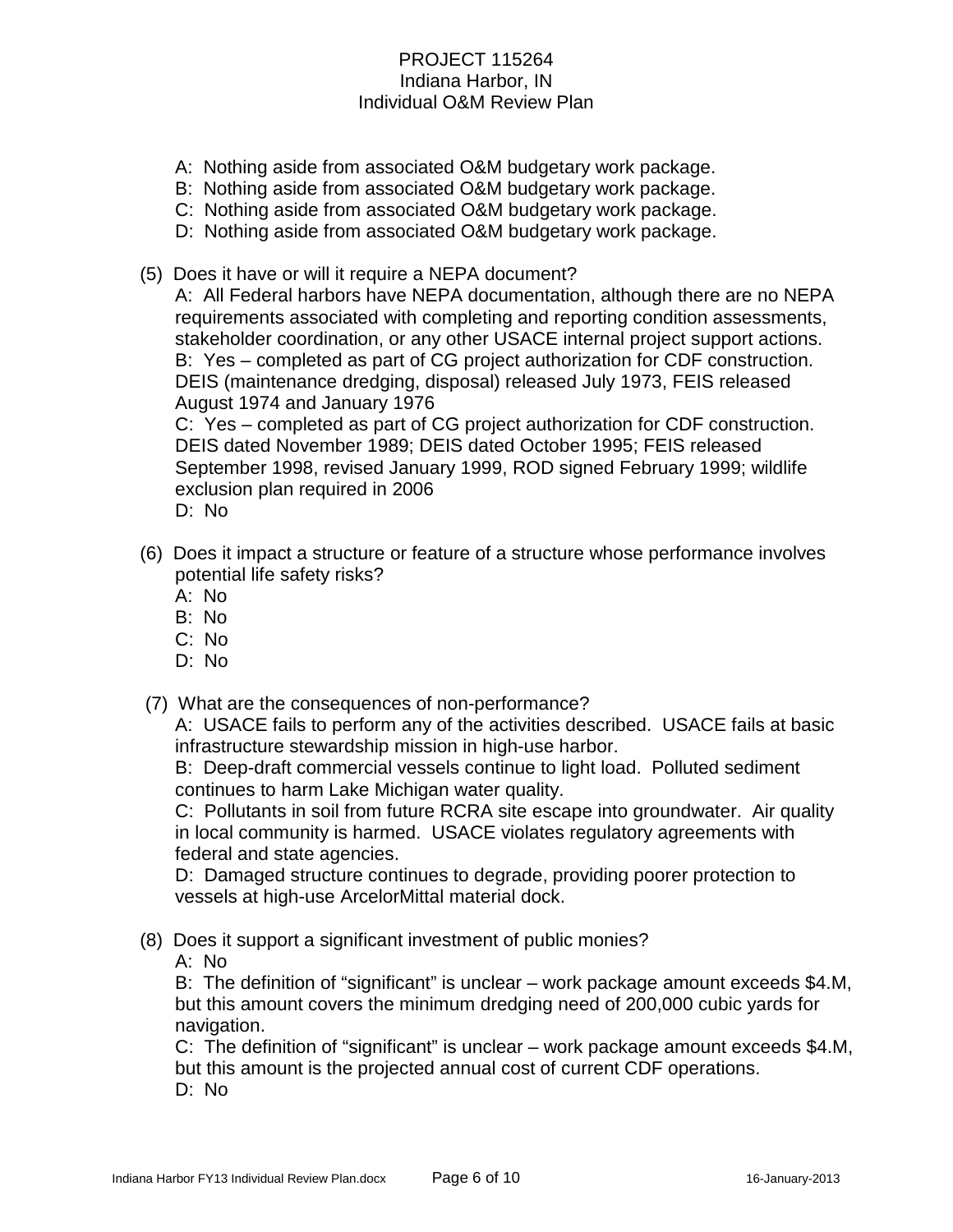- (9) Does it support a budget request?
	- A: Product is an O&M budget work package request in the Navigation BL.
	- B: Product is an O&M budget work package request in the Navigation BL.
	- C: Product is an O&M budget work package request in the Navigation BL.
	- D: Product is an O&M budget work package request in the Navigation BL.
- (10) Does it change the operation of the project?
	- A: No
	- B: No
	- C: No
	- D: No
- . (11) Does it involve ground disturbances?
	- A: No
	- B: Dredging is a ground disturbance.
	- C: No
	- D: No
- (12) Does it affect any special features, such as cultural resources, historic properties, survey markers, etc, that should be protected or avoided?
	- A: No
	- B: No
	- C: No
	- D: No
- (13) Does it involve activities that trigger regulatory permitting such as Section 404 or stormwater/NPDES related actions?
	- A: No
	- B: Dredging always triggers regulatory permitting with the affected State.

C: Yes, however all regulatory activities were completed as part of CG project authorization for CDF construction. A Memorandum of Understanding establishes the regulatory basis for the CDF operation. D: No

- (14) Does it involve activities that could potentially generate hazardous wastes and/or disposal of materials such as lead based paints or asbestos?
	- A: No
	- B: No
	- C: No
	- D: No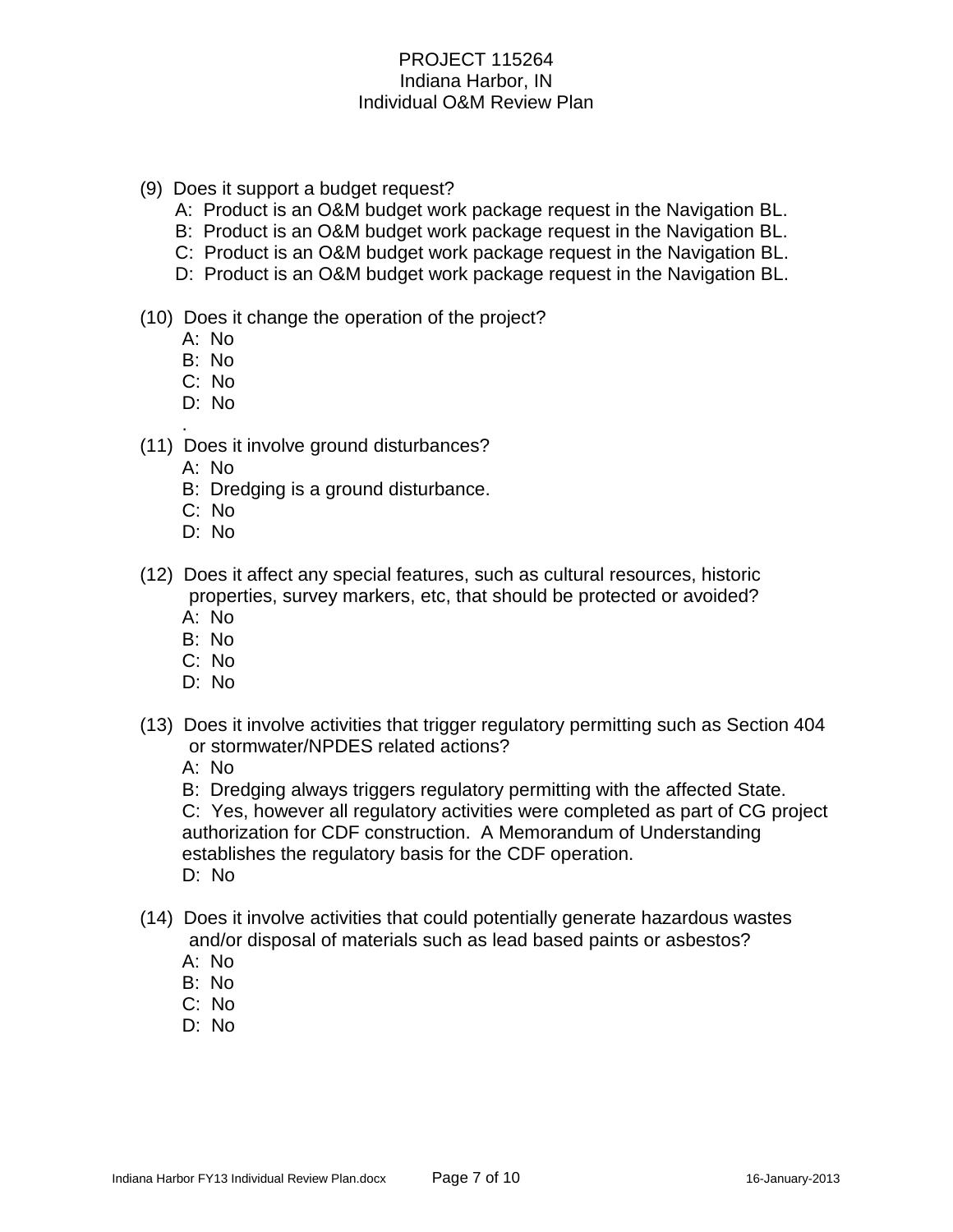- (15) Does it reference use of or reliance on manufacturers' engineers and specifications for items such as prefabricated buildings, playground equipment, etc?
	- A: No
	- B: No
	- C: No
	- D: No
- (16) Does it reference reliance on local authorities for inspection/certification of utility systems like wastewater, stormwater, electrical, etc?
	- A: No
	- B: No
	- C: No
	- D: No
- (17) Is there or is there expected to be any controversy surrounding the Federal action associated with the work product?
	- A: No
	- B: No
	- C: No
	- D: No

Indiana Harbor will not require any new competitive construction contracts during FY13. At the end of FY11, the Indiana CDF Operations and Dredging contract was awarded. The base year for this service contract was during FY12, and there are four option years available. During FY13, LRC will issue task orders to the existing contract for CDF Operation and dredging services. No new contract assembly for CDF Operations or dredging services will occur in FY13. Similarly, breakwater repairs will be performed by Detroit District crane-barge fleet personnel. No design documents are being assembled by Chicago District design branch personnel.

## 8. **DISTRICT QUALITY CONTROL (DQC)**

All major O&M work efforts in the harbor each year will undergo DQC. The product team PDT is responsible for producing quality services and/or products. The technical element formulating the various work products for the fiscal year is the Operations Technical Support Section based largely on an assessment of the projected needs of navigation throughout the project. Needs are further refined by examining condition surveys of channels and navigation structures. The extent of the work to be performed is largely driven by the annual O&M budget allocation to the project. Methodology, concurrence, technical adequacy and product quality are obtained through periodic internal reviews by the product team and technical supervisors. Within the Technical Services Division, section chiefs are largely responsible for product review and will document this internal review through certification of product development checklists. The checklists, to be followed by the product team and certified by the section or branch chiefs, are not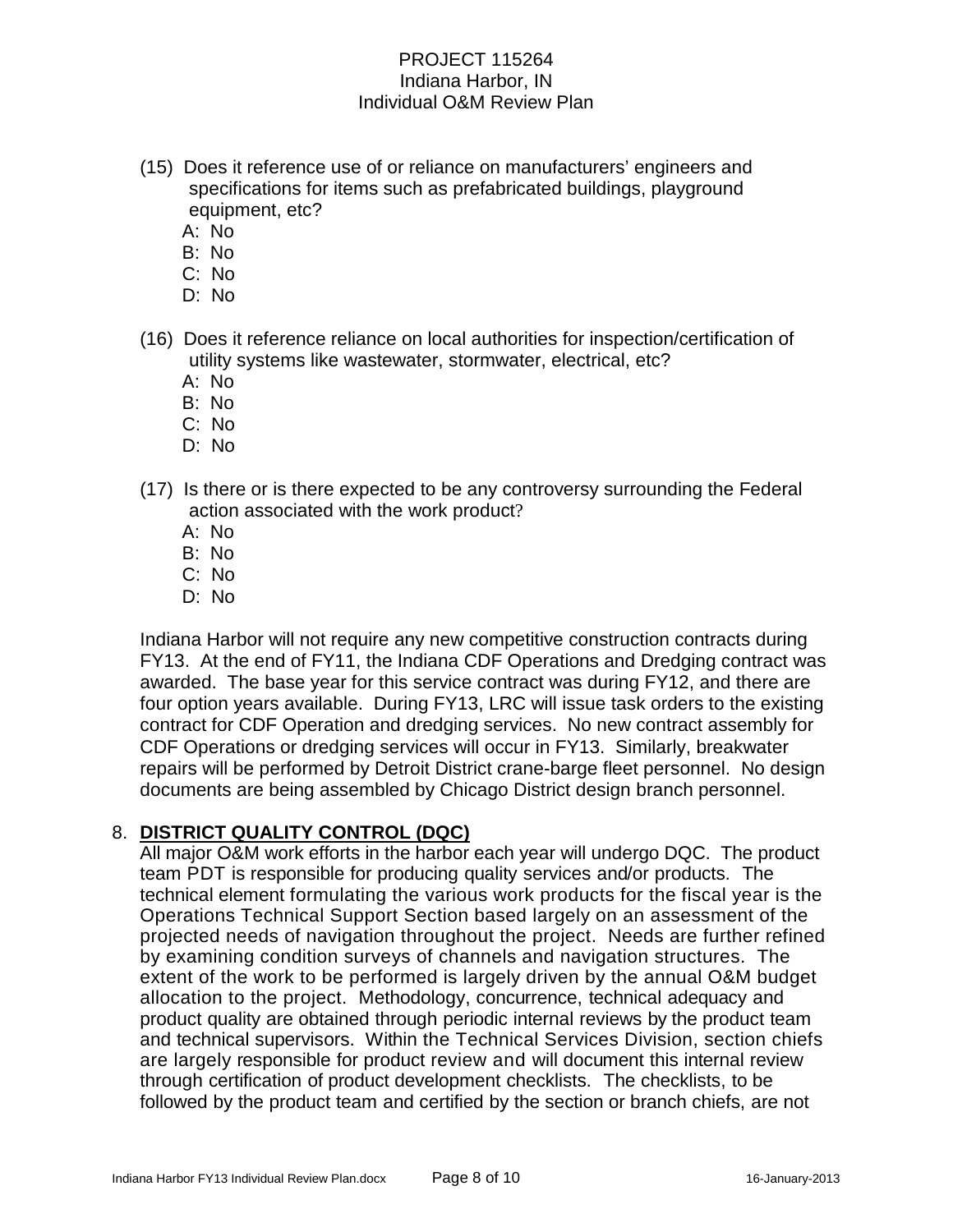attached to this RP. Each PDT member is responsible for following current checklist, and coordinating review of document and checklist with their technical supervisor for signature.

## 9. **AGENCY TECHNICAL REVIEW (ATR)**

O&M products to undergo ATR or IEPR are determined each fiscal year by the Chief of Operations after assessing the current navigation need in the harbor, the available funding & resources and the responses to the 17 questions in paragraph 7 above.

In 2013, the following determinations are made as to whether O&M products will require an ATR or IEPR:

A. Conduct standard harbor operations throughout the FY which include the following: Federal channel condition surveys; coastal structure and project safety signage inspection; stakeholder coordination; and annual budget formulation/justification/MSC support.

## **NEITHER ATR OR IEPR REQUIRED**

**Rationale:** The responses to the above-listed seventeen questions from paragraph 7 do not indicate the need for a more extensive review. In addition, this work effort is largely in house labor and brokered labor to Detroit District, and formal design documents are not needed for this work.

B. Mechanically dredge and hydraulically off-load approximately 200,000 CY of heavily contaminated sediment, increasing up to 400,000 CY of sediment if funding is available

## **NEITHER ATR OR IEPR REQUIRED**

The responses to the above-listed seventeen questions from paragraph 7 do not indicate the need for a more extensive review. In addition, no contract assembly for maintenance dredging will occur in FY13. No design documents are being assembled by Chicago District design branch personnel.

C. Operate and maintain the Confined Disposal Facility throughout the FY. Activities include: operations and maintenance of a groundwater pumping system to maintain an inward groundwater gradient on the site; treatment of groundwater using a package plant; performance of ambient air-monitoring throughout the FY, and real time air monitoring during the dredging period; providing regulatory reporting as required by facility/project permits and agreements; periodic inspection and maintenance of all CDF facility features.

## **NEITHER ATR OR IEPR REQUIRED**

**Rationale:** The responses to the above-listed seventeen questions from paragraph 7 do not indicate the need for a more extensive review. In addition, no contract assembly for CDF operations will occur in FY13. No design documents are being assembled by Chicago District design branch personnel.